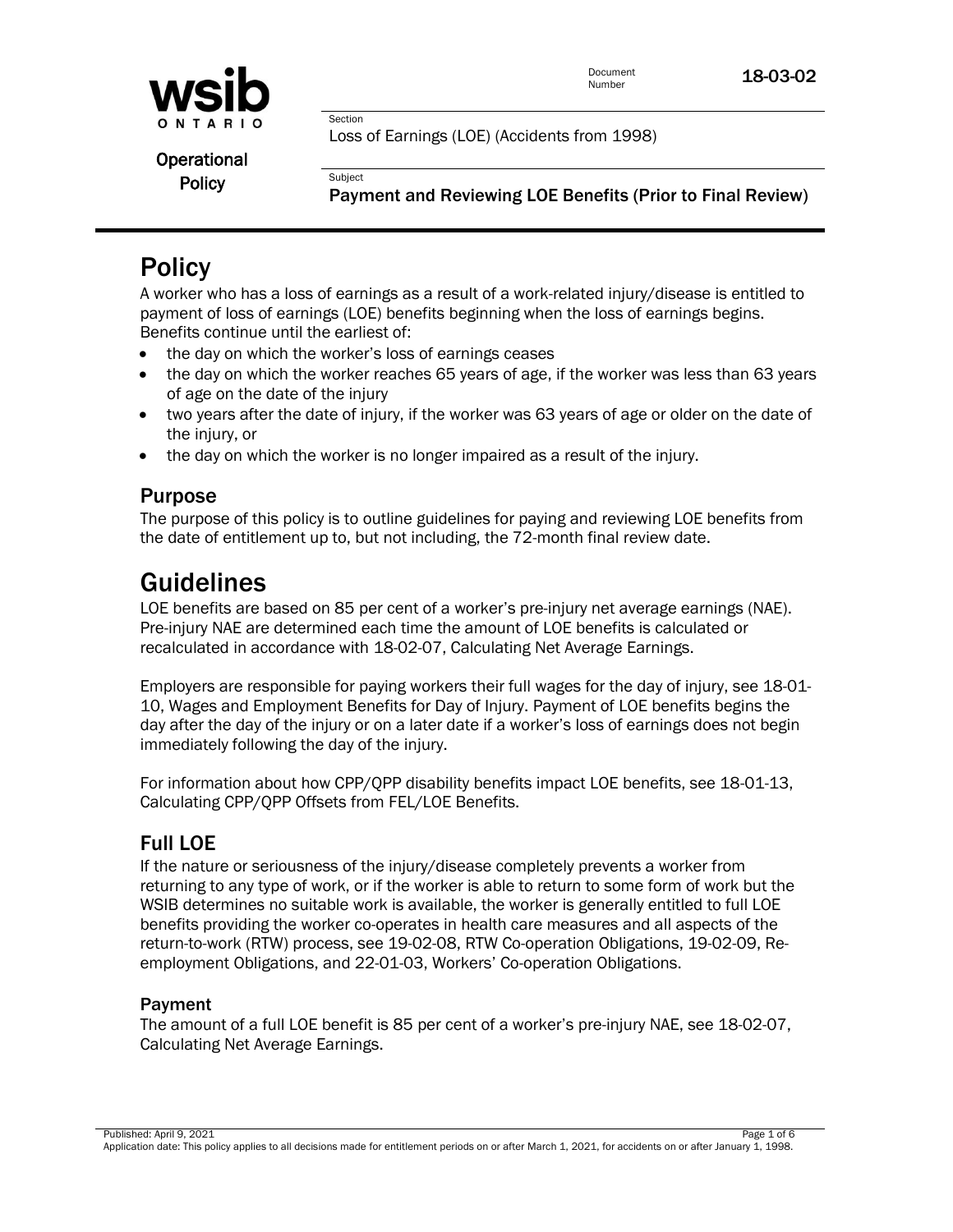

If 85 per cent of a worker's pre-injury NAE is less than the statutory minimum, the LOE benefit is paid in accordance with the minimum provisions outlined in the Appendix.

The minimum is indexed annually, see 18-01-02, Benefit Dollar Amounts - Accidents from 1998 for the minimum as indexed each year from 1998 onward.

## Partial LOE

Workers who are able to return to some form of work, but who are unable to restore all of their pre-injury average earnings in suitable and available employment, are generally entitled to partial LOE benefits. Examples include but are not limited to:

- workers who return to work at reduced hours or wages, and
- workers who are capable of work in a suitable occupation (SO) at earnings that are less than pre-injury average earnings.

#### Payment

The amount of a partial LOE benefit is 85 per cent of the difference between a worker's preinjury NAE and the NAE a worker earns or is able to earn in suitable and available employment or business after the injury (post-injury earnings). For information about preinjury NAE, see 18-02-07, Calculating Net Average Earnings.

Post-injury earnings may be based on either actual employment earnings or determined earnings.

If the worker's pre-injury NAE or 85 per cent of a worker's pre-injury NAE are less than the statutory minimum, the LOE benefit is paid in accordance with the minimum provisions outlined in the Appendix.

The minimum is indexed annually, see 18-01-02, Benefit Dollar Amounts - Accidents from 1998 for the minimum as indexed each year from 1998 onward.

#### Actual employment earnings

Actual employment earnings are a worker's total earnings from all employment.

The circumstances in which the WSIB bases post-injury earnings on actual employment earnings include those where a worker:

- has returned to work or is participating in RTW activities with the injury employer
- has a wage loss upon completion of RTW program with the injury employer, regardless of the job being performed
- is employed in the identified SO with the injury employer or a new employer, even if the earnings are not consistent with current labour market wage information
- is employed in a job not identified in the SO, but the WSIB is satisfied the earnings come reasonably close to the SO-identified earnings, and represent the same or similar future earnings potential, or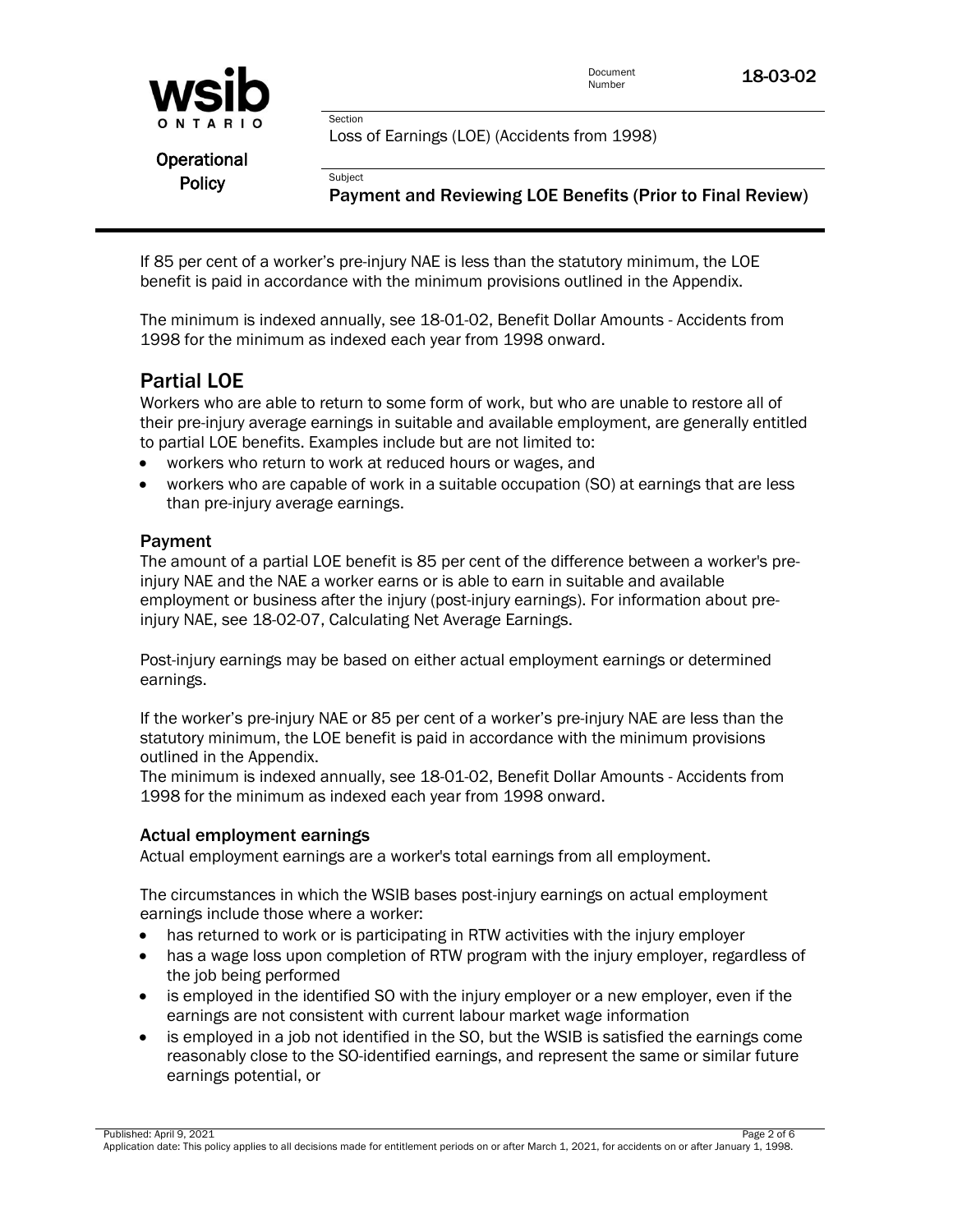

Loss of Earnings (LOE) (Accidents from 1998)

Operational **Policy** 

Payment and Reviewing LOE Benefits (Prior to Final Review)

 is underemployed in the identified SO, but the WSIB is satisfied the worker is not voluntarily underemployed.

#### Determined earnings

Determined earnings are the earnings associated with the identified SO, and are based on current labour market wage information.

The circumstances in which the WSIB bases post-injury earnings on determined earnings include those where a worker:

- will not be provided with RTW services
- remains unemployed at the completion or closure of the RTW plan (with training)
- is underemployed in a job not identified in the SO, or

Section

**Subject** 

is voluntarily underemployed in the identified SO.

#### Underemployed

A worker is considered to be underemployed when employed in a way that does not make full use of the worker's abilities, skills, and training in mitigating the loss of earnings resulting from the work-related injury/disease (e.g., employed in the identified SO at reduced hours, employed in a lesser paying job not identified in the SO).

In cases where a worker is employed in the identified SO but at reduced hours or lower wages than what was projected, the WSIB examines why the earnings and/or hours have been reduced to determine whether the worker is voluntarily underemployed. Factors that indicate the underemployment may not be voluntary include:

- unforeseen aspects arising from the type of employment
- probationary period, and/or
- changing work requirements or demands.

## Reviewing LOE Benefits

#### Case management reviews

The purpose of case management reviews is to ensure recovery and RTW goals are achieved and LOE benefits are paid correctly.

The WSIB conducts regular case management reviews while the worker is engaged in health care measures and RTW activities, after which time, the WSIB conducts annual reviews until the 72-month final review date.

#### Wage information used at annual reviews - determined earnings

In cases where a worker's post-injury earnings were based on determined earnings, if the WSIB originally used:

 entry-level wages to determine the post-injury earnings, updated entry-level wages are used, or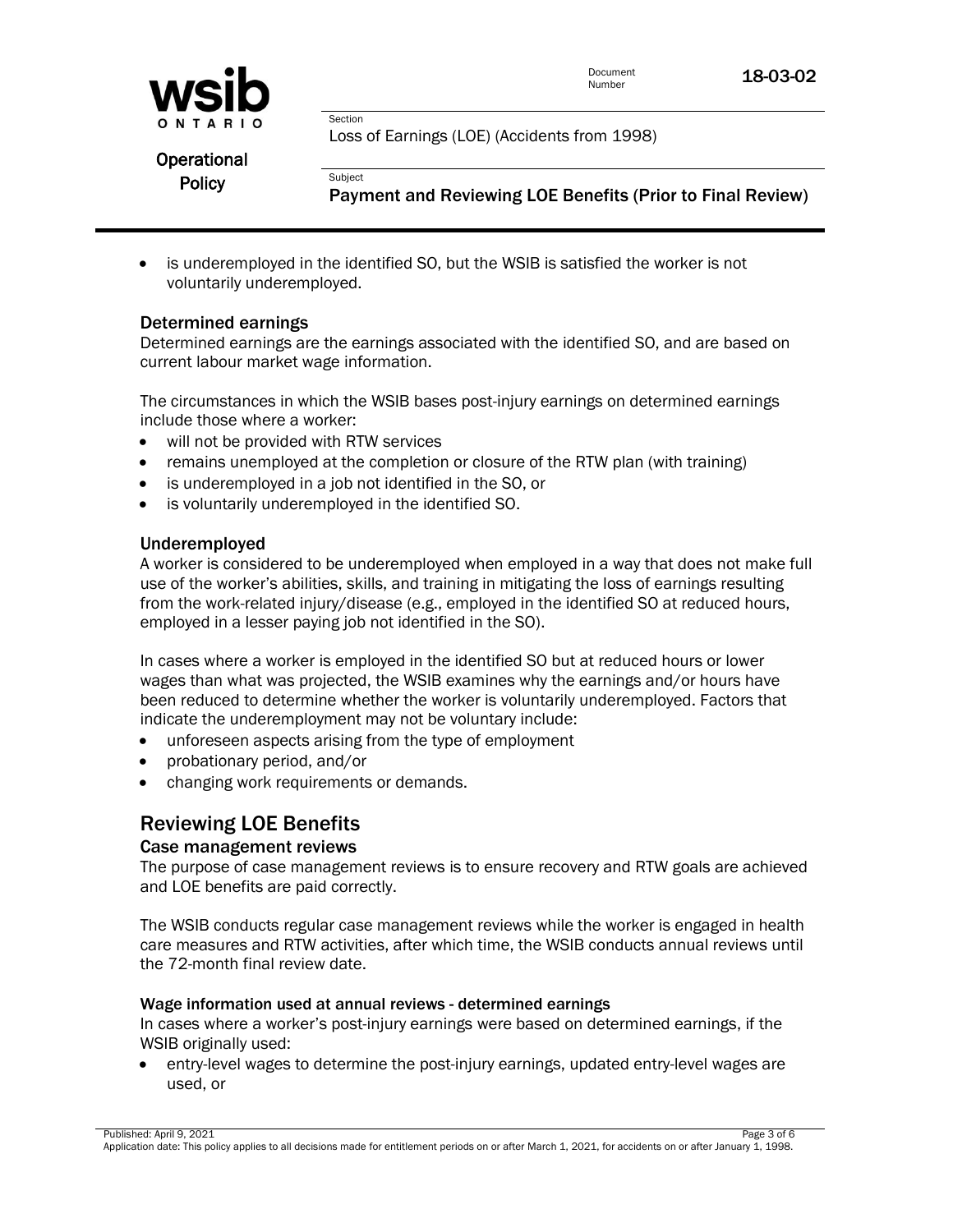

Document

Document **18-03-02** 

Loss of Earnings (LOE) (Accidents from 1998)

Operational **Policy** 

Payment and Reviewing LOE Benefits (Prior to Final Review)

 mid-range wages to determine the post-injury earnings, updated mid-range wages are used.

#### Material change reviews

Workers who may be entitled to receive LOE benefits must report any material change in circumstances to the WSIB, see [22-01-02, Material Change in Circumstances -](http://www.wsib.on.ca/WSIBPortal/faces/WSIBManualPage?cGUID=22-01-02&rDef=WSIB_RD_OPM&fGUID=835502100635000534) Worker.

An LOE benefit may be confirmed, varied, or discontinued any time prior to the 72-month final review date for any material change or failure to report a material change effective from the date the material change occurred, whether reported on time or not.

#### Material change in post-injury earnings - significance test

Section

**Subject** 

LOE benefits are generally recalculated if the WSIB determines there is a material change in a worker's post-injury earnings.

To determine whether a change in post-injury earnings is "material", the WSIB compares the changed earnings with the post-injury NAE last used to calculate/recalculate the LOE benefit. If there is a significant difference (increase or decrease) between the two, usually 10 per cent or greater, it is considered material. This comparison is done each time the postinjury earnings change.

## Annual indexing

On January 1 every year, the WSIB indexes ongoing LOE benefits by applying the indexing factor to the amount payable, see 18-01-14, Annual Indexing.

#### Reductions and redirections

All or a portion of the amount of an LOE benefit may be reduced or redirected as outlined in 18-01-07, Automatic Deduction for Family Support, and 18-01-06, Redirected Benefit Payments.

## Blending benefits

An LOE benefit can be paid independently of and concurrently with the following WSIB benefits paid under separate claims:

- permanent disability benefits
- future economic loss benefit, and/or
- other LOE benefit.

## Impact of zero per cent NEL rating on LOE benefits

In some cases, a NEL review may result in a zero per cent rating, which indicates there is no evidence of an assessable permanent impairment. In these cases, LOE benefits generally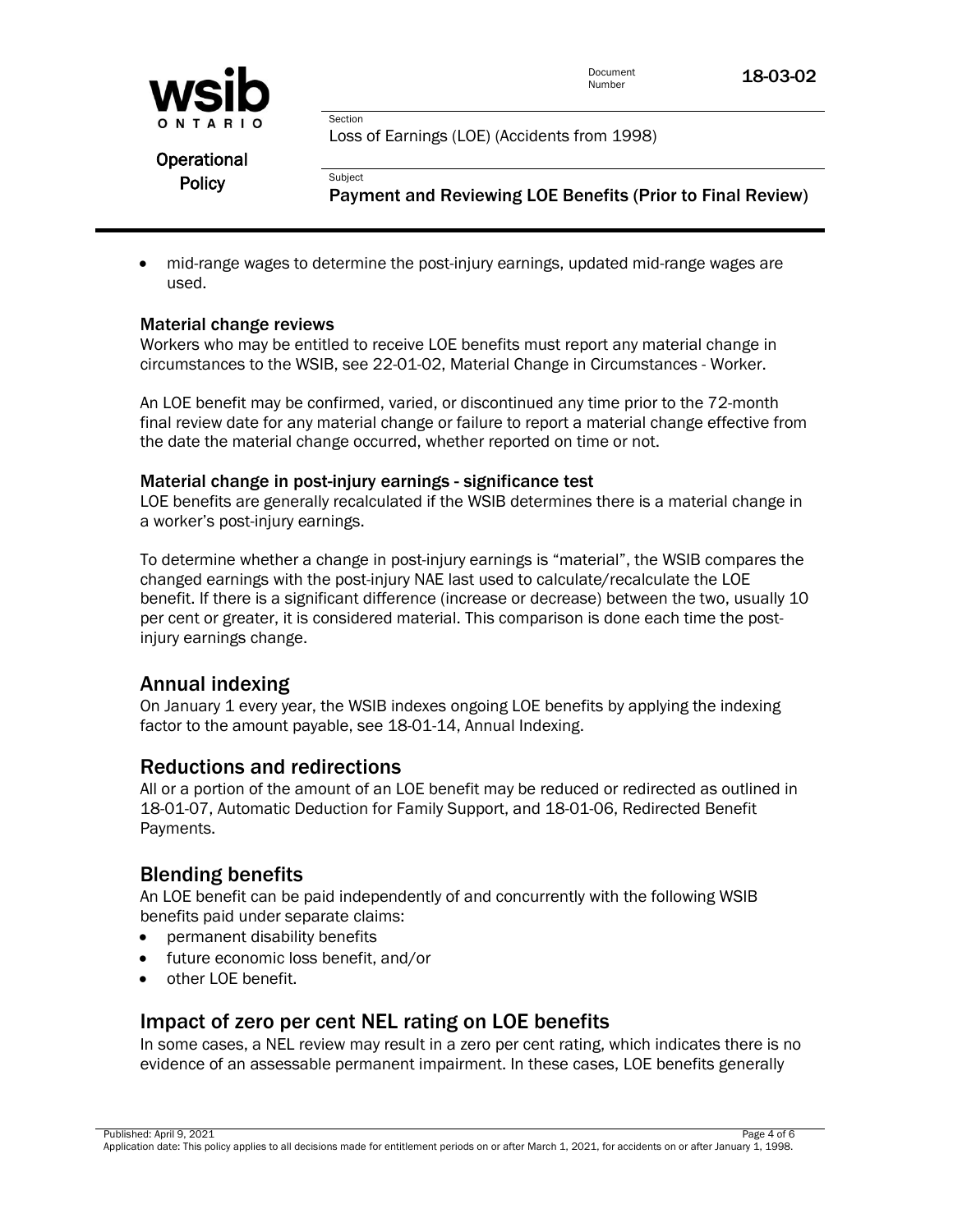

continue for a maximum of two weeks until the worker is notified in writing that there is no longer a loss of earnings as a result of the work-related injury/disease.

## Application date

This policy applies to all decisions made for entitlement periods on or after March 1, 2021, for accidents on or after January 1, 1998.

#### Policy review schedule

This policy will be reviewed in 2023.

## Document history

This document replaces 18-03-02 dated January 2, 2018.

This document was previously published as: 18-03-02 dated July 15, 2011 18-03-02 dated December 1, 2010.

## References

## Legislative authority

*Workplace Safety and Insurance Act, 1997*, as amended Sections 2.1, 23, 24, 40, 42(3), 43, 44, 47(13), 49, 52

## **Minute**

Administrative #27, March 24, 2021, Page 588

## Appendix

#### Minimum payment for full LOE

If 85 per cent of a worker's pre-injury NAE are less than the statutory minimum, the amount of the full LOE benefit is the lesser of:

- the statutory minimum, and
- pre-injury NAE.

The minimum is indexed annually, see 18-01-02, Benefit Dollar Amounts - Accidents from 1998 for the minimum as indexed each year from 1998 onward.

#### Minimum payment for partial LOE

If a worker's pre-injury NAE are less than the statutory minimum, the amount of the partial LOE benefit is the difference between:

• pre-injury NAE, and